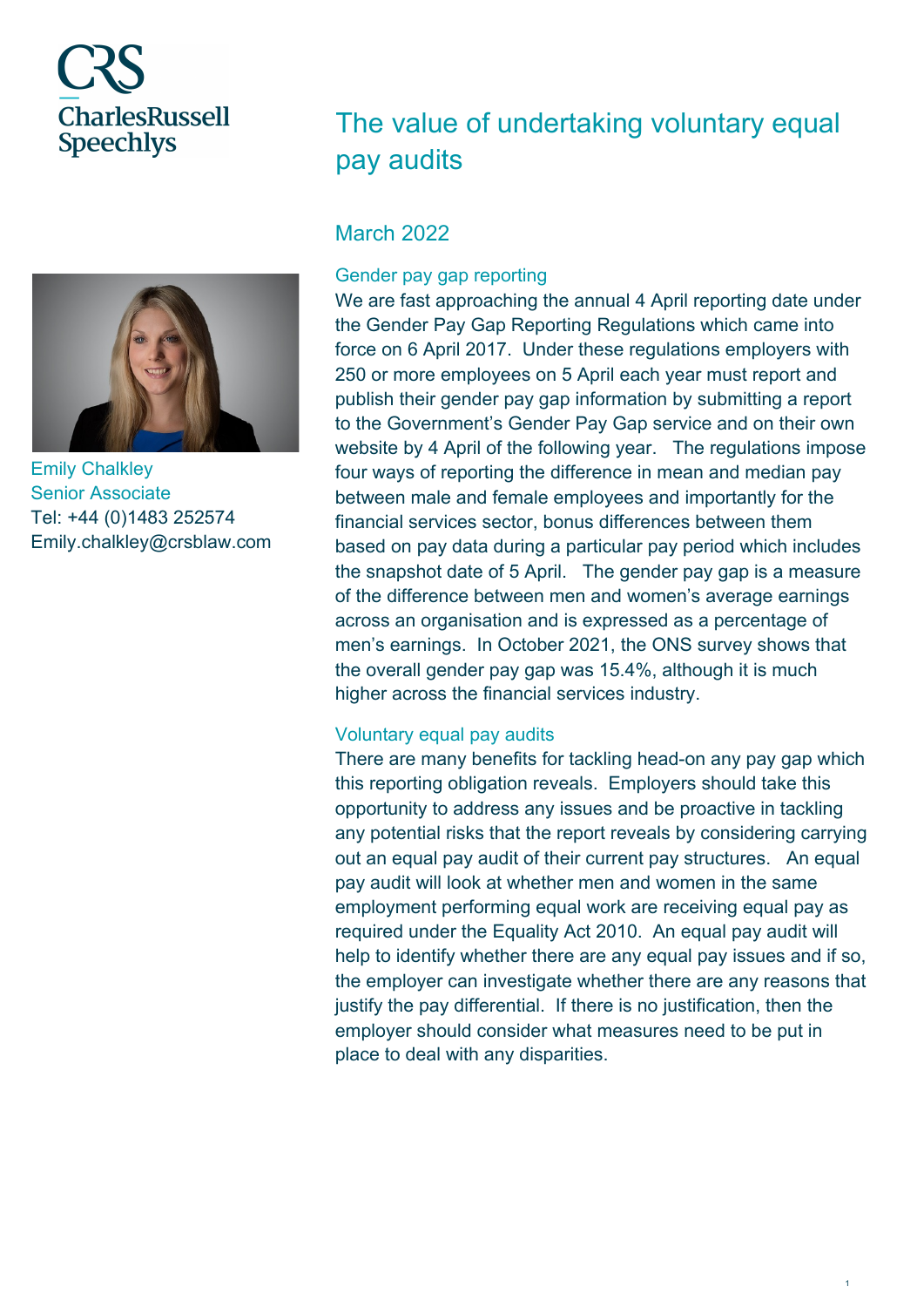

Depending on the outcome of the audit, the employer can also look at recruitment strategies to tackle any bias as well as developing new strategies to attract a more balanced workforce. They should also review their promotion processes, mandatory gender equality and unconscious bias training and showcasing successful women to promote equality internally and externally.

All of this has many benefits:

- The process underpins competitiveness as the pay indicators for each level detailed in the audit report can be used to establish the value of roles in the external job market and ensure that the employer is competitive.
- It eradicates pay differentials in genuinely identical roles and roles of equal value.
- Employees will be reassured that they are being fairly rewarded, internally and externally.
- There is reduced reputational risk.
- The employer can demonstrate a policy of equal pay for equal work.

If problems do emerge as a result of the audit, steps should be taken to minimise the impact of equal pay claims that could go back over six years. Taking these steps will also have the added advantage of providing a defence to any equal pay claim which might be brought in the meantime.

#### Mandatory equal pay audits

In 2014, the Equal Pay Audit Regulations came into force. Under those regulations, tribunals are required to order employers who have been found in breach of equal pay law to carry out an equal pay audit. There are some exemptions and exceptions which include that an audit within the meaning of the regulations has been completed by the employer in the preceding three years (which is another reason to consider undertaking a voluntary audit).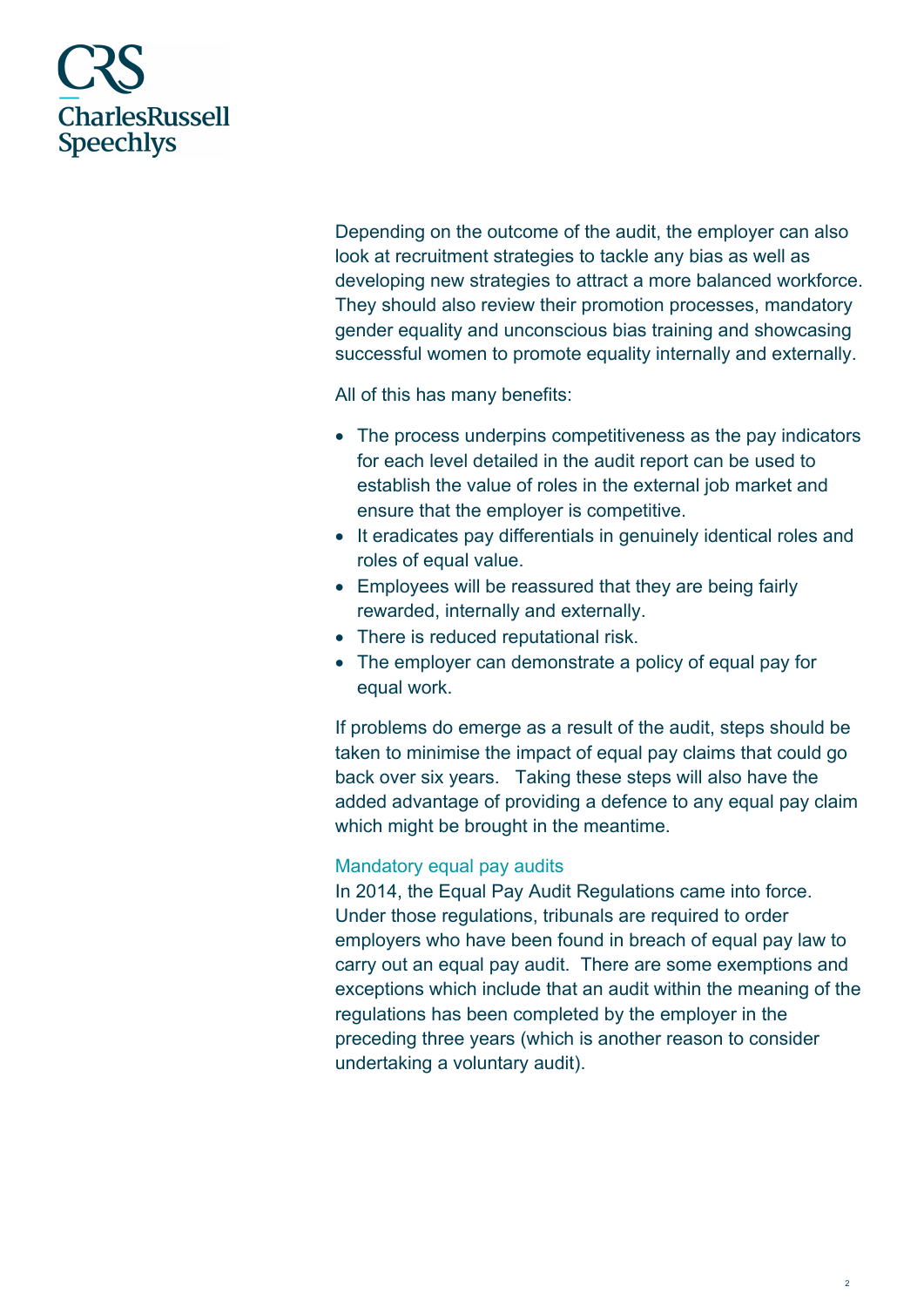

The recent remedy decision in the high-profile case Macken v BNP Paribas is understood to be one of the first cases where an employment tribunal has ordered an equal pay audit under the regulations. Ms Macken was awarded over £2million in compensation following her successful claims for equal pay, sex discrimination and victimisation. BNP Paribas argued exemptions applied including that it had begun to address the equal pay issues and was carrying out an annual equal pay review and that the disadvantages of the audit would outweigh the benefits. However, the tribunal disagreed as BNP Paribas had provided little information as to the methodology of its equal pay review, it only included base salary, not bonuses, and it produced no evidence as to how the disadvantages outweighed the benefits. In addition, it had continued with its opaque pay system which meant that it was likely that other women had been affected.

The tribunal set out the requirements for the audit including that it must cover gender pay information for anyone who was an employee between 1 January and 31 December 2021 and should include all elements of salary and variable compensation. BNP Paribas has until 30 June 2022 to complete the audit which must be published on its website and remain there for 3 years.

#### **Summary**

Equal pay audits and gender pay reporting both address the issue of disparity of pay between men and women but concern themselves with different aspects. However, taking action as a result of the outcome of an equal pay audit will also contribute to reducing any gender pay gap and provide a defence to an equal pay claim.

Undertaking an equal pay audit on a voluntary basis enables the employer to take control and conduct the review in private which will ensure that the risk of bad publicity and employee dissatisfaction can be minimised. It also means that employers can decide to make voluntary statements that may accompany the final report.